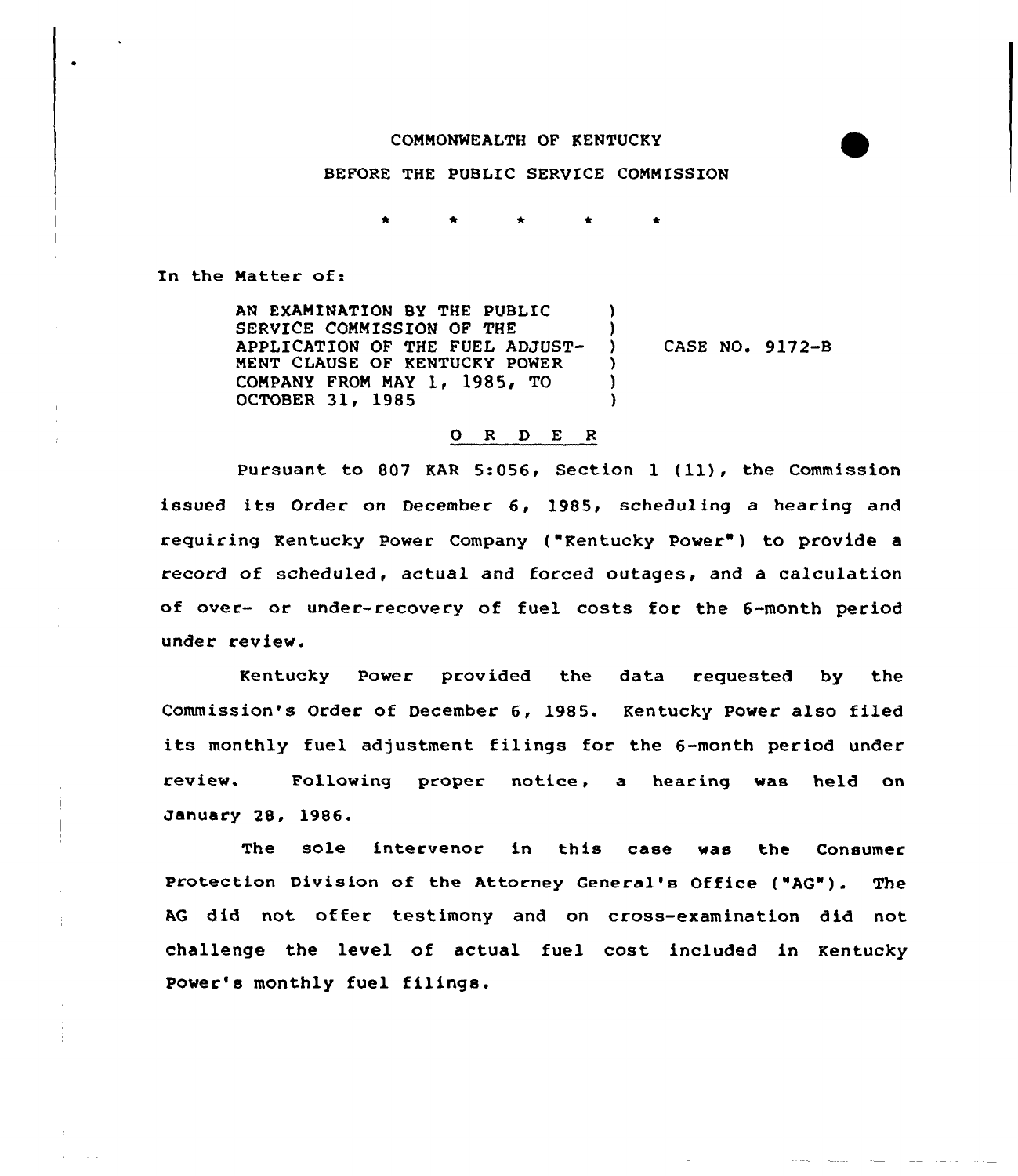In its Order issued on May 13, 1985, the Commission fixed Kentucky Power's base fuel cost at 17.40 mills per Kwh. The commission's review of Kentucky power's monthly fuel clause filings shows that the actual fuel cost incurred for the 6-month period under review ranged from a low of 15.00 mills in October 1985 to a high of 17.21 mills in September 1985. The Commission's review of the record in this case, the coal market conditions during this period and the data filed in support of the fuel adjustment clause rates indicate that the actual fuel costs included in the monthly fuel adjustment clause filing were reasonable.

Commencing in December 1984, and continuing throughout the period under review, Kentucky Power included in its fuel adjustment clause the fuel cost associated with its purchase of Rockport unit power. since the Commission had previously denied Kentucky Power's request to charge its customers for the purchase of Rockport unit power,  $1$  Kentucky Power's charges for Rockport fuel appeared to be in violation of a Commission Order. Due to the complexity of the factual and legal issues presented and their dissimilarity to those normally reviewed in the semi-annual fuel clause proceedings, the Commission initiated Case No. 9325, "An Investigation of the Purchased Power Costs of Kentucky power Company." That proceeding was concluded by an Order dated

 $\mathbf{1}$ Order dated December 4, 1984, in Case No. 9061, "General Adjustment in Electric Rates of Kentucky Power Company.